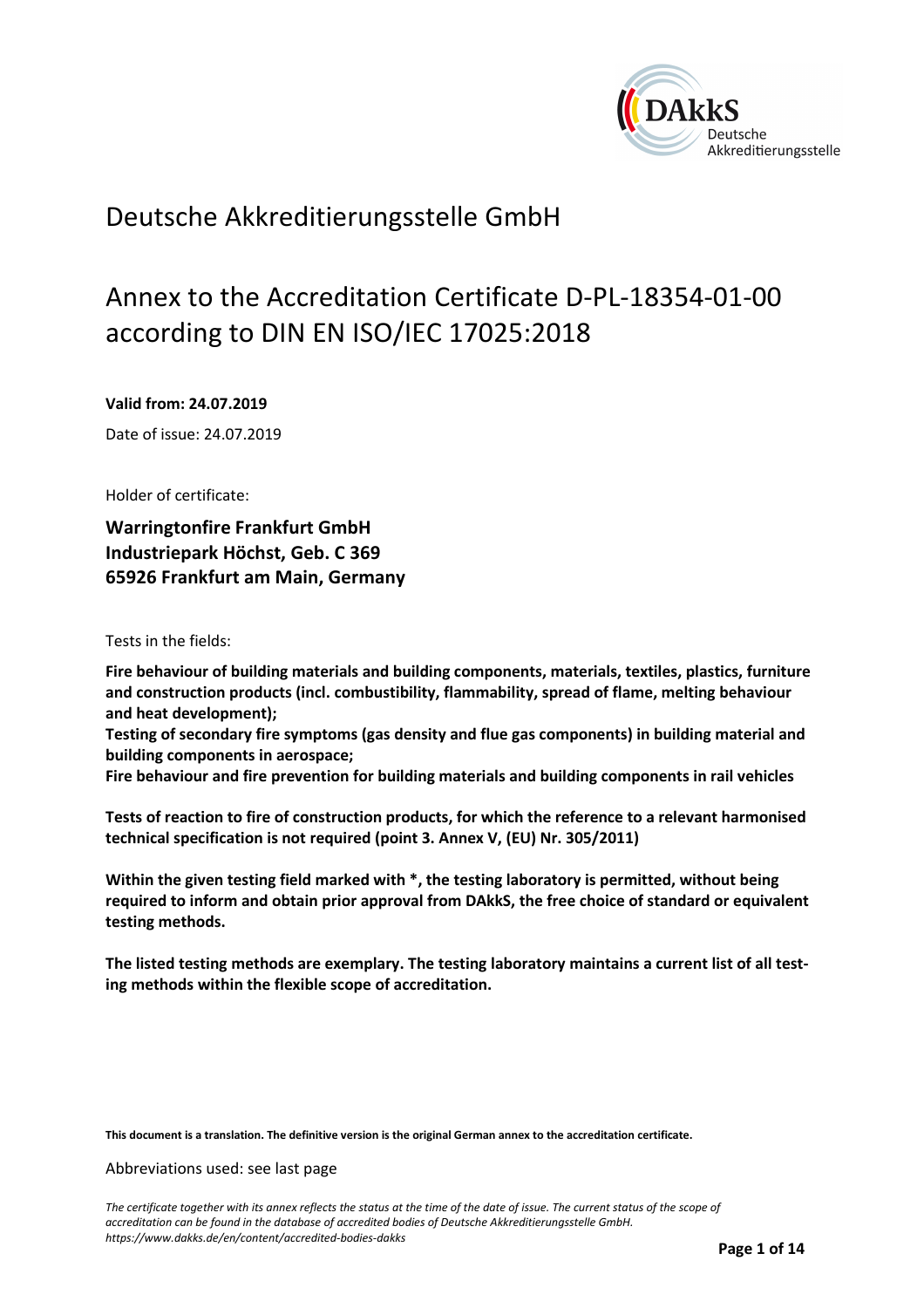

- **1. Test of primary fire properties and secondary fire symptoms in materials and finished products of all types; object- and scenario-specific structures; test of the fire resistance of building components**
- **1.1 Primary fire properties \***
- **1.1.1. Combustibility**

| IMO FTP CODE<br>2012-09           | FTP Code: International Code for Application of Fire Test Procedures,<br>2010 Resolution MSC.307(88)<br>Annex 1 - Fire test procedures:<br>Part 1: Non-combustibility test |
|-----------------------------------|----------------------------------------------------------------------------------------------------------------------------------------------------------------------------|
| <b>DIN EN ISO 1182</b><br>2010-10 | Reaction to fire tests for products - Non-combustibility test                                                                                                              |

#### **1.1.2. Ignitability**

| DIN 4102-1<br>1998-05          | Fire behaviour of building materials and building components - Part 1:<br>Building materials; concepts, requirements and tests -<br>Part 6 Building material classes B:<br>Part 6.1 Building material class B1<br>Part 6.2 Building material class B2 |
|--------------------------------|-------------------------------------------------------------------------------------------------------------------------------------------------------------------------------------------------------------------------------------------------------|
| DIN EN 1021-1                  | Furniture - Assessment of the ignitability of upholstered furniture -                                                                                                                                                                                 |
| 2014-10                        | Part 1: Ignition source smouldering cigarette                                                                                                                                                                                                         |
| DIN EN 1021-2                  | Furniture - Assessment of the ignitability of upholstered furniture -                                                                                                                                                                                 |
| 2014-10                        | Part 2: Ignition source match flame equivalent                                                                                                                                                                                                        |
| <b>DIN EN ISO 11925-2</b>      | Reaction to fire tests - Ignitability of products subjected to direct                                                                                                                                                                                 |
| 2011-02                        | impingement of flame - Part 2: Single-flame source test                                                                                                                                                                                               |
| <b>DIN EN ISO 6940</b>         | Textile fabrics - Burning behaviour - Determination of ease of ignition                                                                                                                                                                               |
| 2004-06                        | of vertically oriented specimens                                                                                                                                                                                                                      |
| <b>DIN EN 597-1</b>            | Furniture - Assessment of the ignitability of mattresses and                                                                                                                                                                                          |
| 2016-03                        | upholstered bed bases - Part 1: Ignition source smouldering cigarette                                                                                                                                                                                 |
| <b>DIN EN 597-2</b><br>2016-03 | Furniture - Assessment of the ignitability of mattresses and<br>upholstered bed bases - Part 2: Match flame equivalent as ignition<br>source                                                                                                          |

**-Translation-**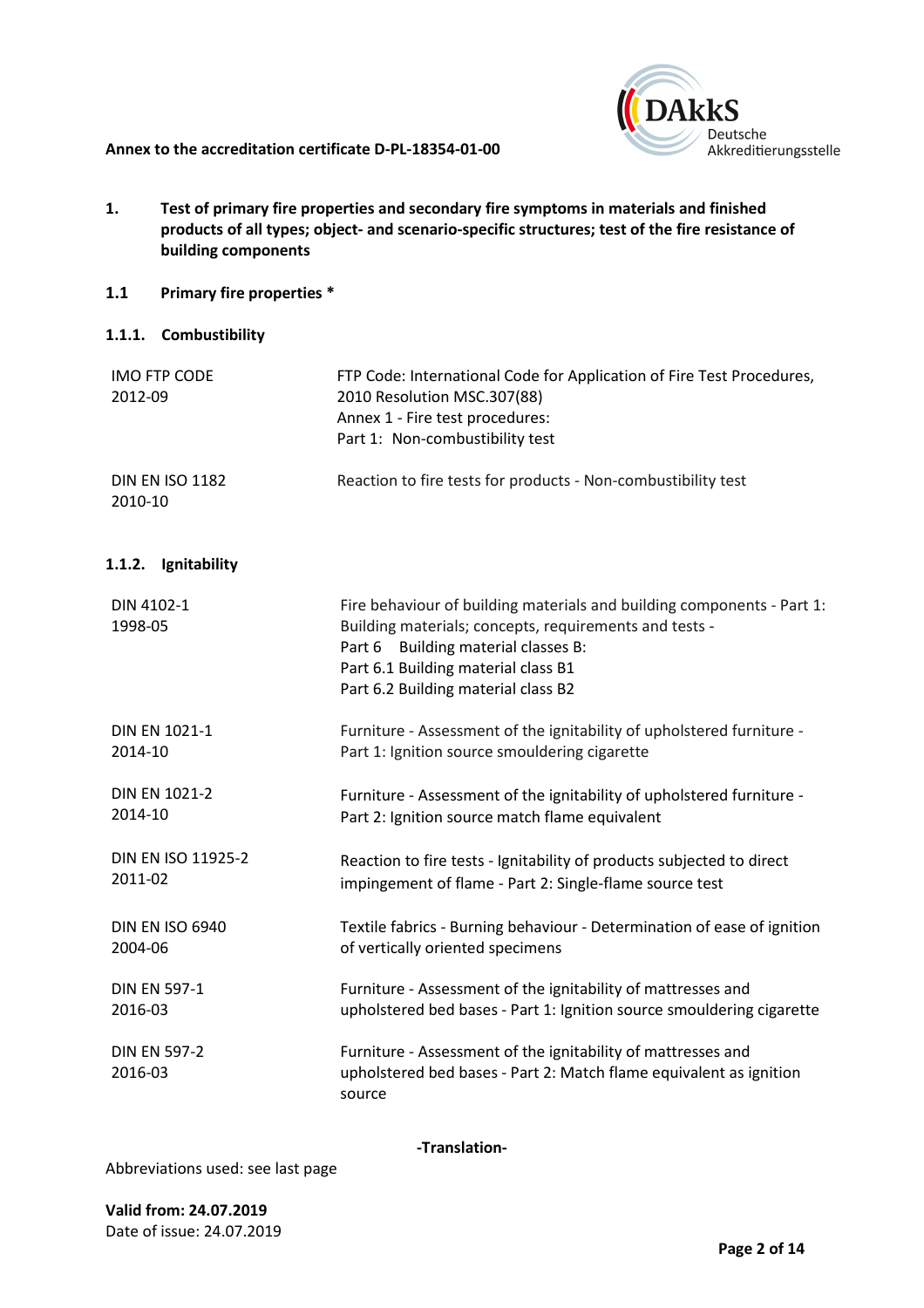

| <b>DIN EN 1101</b><br>2005-09  | Textiles and textile products - Burning behaviour, curtains and drapes -<br>Detailed procedure to determine the ignitability of vertically oriented<br>specimens (small flame)                                                                                                    |
|--------------------------------|-----------------------------------------------------------------------------------------------------------------------------------------------------------------------------------------------------------------------------------------------------------------------------------|
| <b>DIN EN ISO 4589-2</b>       | Plastics - Determination of burning behaviour by oxygen index - Part 2:                                                                                                                                                                                                           |
| 2017-11                        | Ambient-temperature test                                                                                                                                                                                                                                                          |
| DIN EN 60695-2-2               | Fire hazard testing - Part 2: Test methods - Section 2: Needle-flame                                                                                                                                                                                                              |
| VDE 0471-2-2                   | test (IEC 60695-2-2:1991 + A1:1994)                                                                                                                                                                                                                                               |
| 1996-09                        | (withdrawn standard)                                                                                                                                                                                                                                                              |
| DIN EN 60695-2-10              | Fire hazard testing - Part 2-10: Glowing/hot-wire based test methods -                                                                                                                                                                                                            |
| VDE 0471-2-10                  | Glow-wire apparatus and common test procedure                                                                                                                                                                                                                                     |
| 2014-04                        | (IEC 60695-2-10:2013)                                                                                                                                                                                                                                                             |
| DIN EN 60695-2-11              | Fire hazard testing - Part 2-11: Glowing/hot-wire based test methods -                                                                                                                                                                                                            |
| VDE 0471-2-11                  | Glow-wire flammability test method for end-products (GWEPT)                                                                                                                                                                                                                       |
| 2014-11                        | (IEC 60695-2-11:2014)                                                                                                                                                                                                                                                             |
| DIN EN 60695-2-12              | Fire hazard testing - Part 2-12: Glowing/hot-wire based test methods -                                                                                                                                                                                                            |
| VDE 0471-2-12                  | Glow-wire flammability index (GWFI) test method for materials                                                                                                                                                                                                                     |
| 2015-01                        | (IEC 60695-2-12:2010 + A1:2014)                                                                                                                                                                                                                                                   |
| DIN EN 60695-2-13              | Fire hazard testing - Part 2-13: Glowing/hot-wire based test methods -                                                                                                                                                                                                            |
| VDE 0471-2-13                  | Glow-wire ignition temperature (GWIT) test method for materials                                                                                                                                                                                                                   |
| 2015-01                        | (IEC 60695-2-13:2010 + A1:2014)                                                                                                                                                                                                                                                   |
| DIN EN ISO 12952-1             | Textiles - Assessment of the ignitability of bedding items - Part 1:                                                                                                                                                                                                              |
| 2011-01                        | Ignition source: smouldering cigarette                                                                                                                                                                                                                                            |
| <b>DIN EN ISO 12952-2</b>      | Textiles - Assessment of the ignitability of bedding items - Part 2:                                                                                                                                                                                                              |
| 2011-01                        | Ignition source: small open flame (ISO 12952-2:2010)                                                                                                                                                                                                                              |
| DIN EN ISO 12592-4<br>1999-02  | Textiles - Burning behaviour of bedding items - Part 4: Specific test<br>methods for the ignitability by a small open flame<br>(withdrawn standard)                                                                                                                               |
| <b>IMO FTP CODE</b><br>2012-09 | FTP Code: International Code for Application of Fire Test Procedures,<br>2010 Resolution MSC.307(88) Annex 1 - Fire test procedures:<br>Part 7: test for vertically supported textiles and films<br>Part 8: test for upholstered furniture<br>Part 9: test for bedding components |

**-Translation-**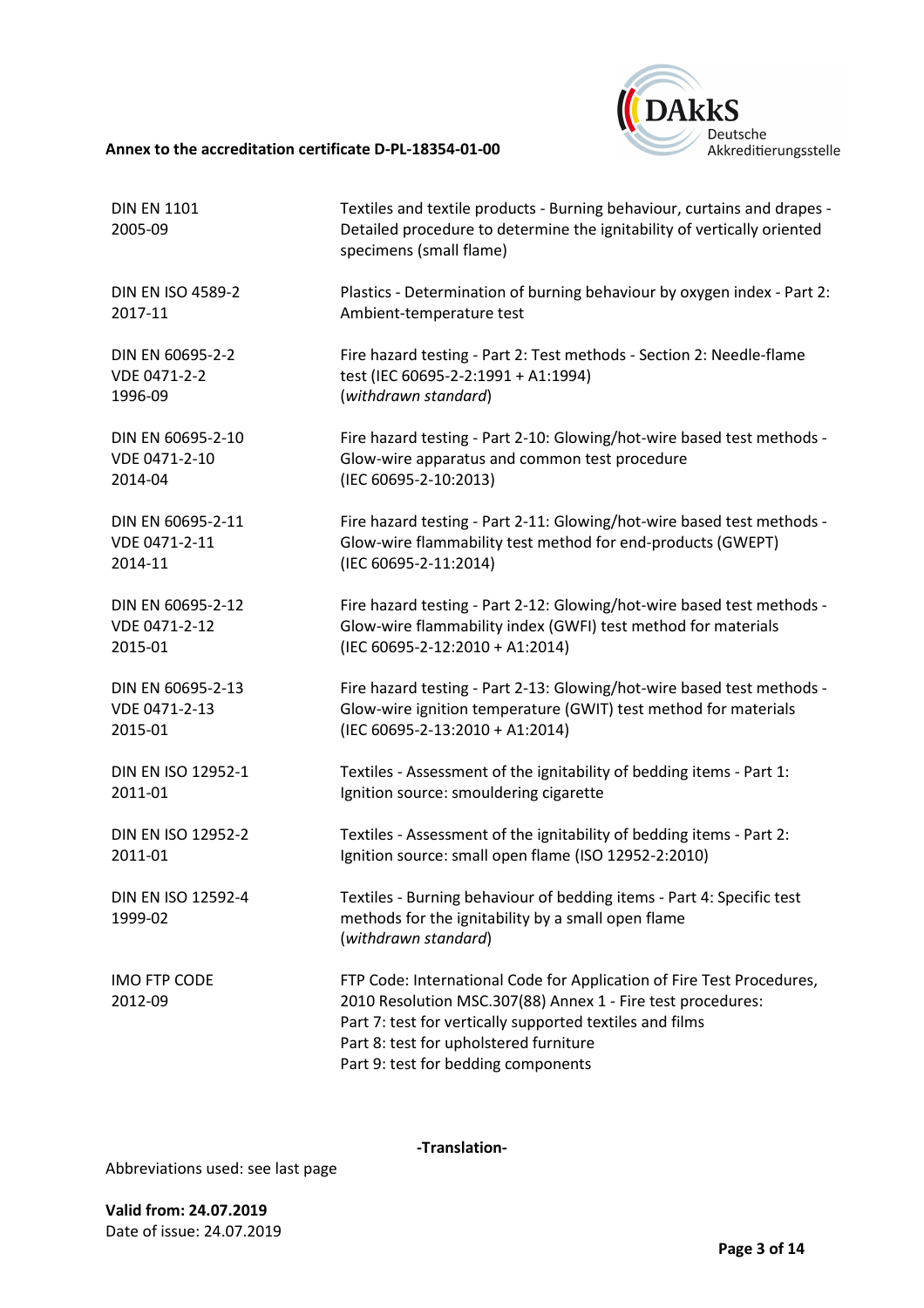

| <b>UIC 564-2</b><br>1991-01       | Regulations relating to fire protection and fire-fighting measures in<br>passenger-carrying railway vehicles or assimilated vehicles used on<br>international services<br>Annex 07: Test method for determining the fire resistance of materials<br>by measuring the oxygen index |
|-----------------------------------|-----------------------------------------------------------------------------------------------------------------------------------------------------------------------------------------------------------------------------------------------------------------------------------|
| UL 94 (HB, V, HBF)<br>2018-05     | Tests for Flammability of Plastic Materials for Parts in Devices and<br>Appliances<br>Part 7: Horizontal Burning Test; HB<br>Part 8: 50 W (20 mm) Vertical Burning Test - V-0, V-1, or V-2<br>Part 12: Horizontal Burning Foamed Material Test - HBF,<br>HF-1 or HB-2             |
| AITM 2.0002<br>2013-12_3          | 12s and 60s vertical test according to ABD 0031 issue G, table 1<br>Identity block AITM2-0002 A and B                                                                                                                                                                             |
| 1.1.3. Flame spread               |                                                                                                                                                                                                                                                                                   |
| ISO 5658-2<br>2006-09             | Reaction to fire tests - flame spread - Part 2: Lateral spread on<br>building and transport products in vertical configuration                                                                                                                                                    |
| ISO 5658-2 AMD 1<br>2011-11       | Reaction to fire tests - spread of flame - Part 2: Lateral spread on<br>building and transport products in vertical configuration -<br>modification 1                                                                                                                             |
| DIN 4102-7<br>2018-05             | Fire behaviour of building materials and building components - Part<br>7: roofing - concepts, requirements and tests                                                                                                                                                              |
| DIN 4102-14<br>1990-05            | Fire behaviour of building materials and building components - floor<br>covering systems - determination of the flame spread during<br>exposure from a radiant heat source                                                                                                        |
| DIN 4102-16<br>2015-09            | Fire behaviour of building materials and building components -<br>Part 16: "Brandschacht" tests                                                                                                                                                                                   |
| <b>DIN EN ISO 6941</b><br>2004-05 | Textile fabrics - Burning behaviour - Measurement of the flame<br>propagation combustion behaviour properties of the fabrics vertically<br>arranged samples                                                                                                                       |
| DIN EN ISO 9239-1<br>2010-11      | Reaction to fire tests for floorings - Part 1: Determination of the<br>burning behaviour using a radiant heat source                                                                                                                                                              |

**-Translation-**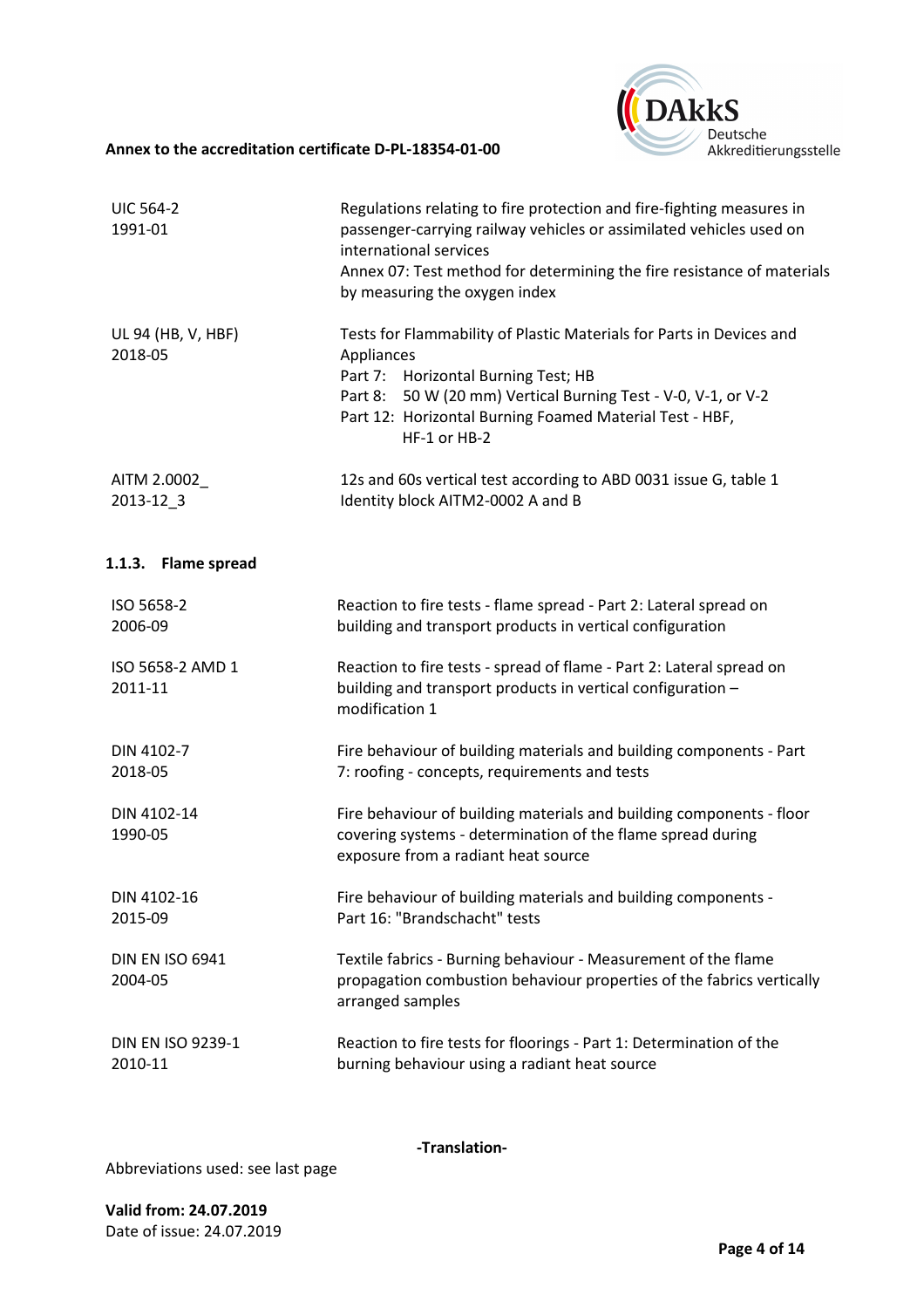

| <b>DIN EN ISO 15025</b>        | Protective clothing - Protection against flames - Limited flame spread                                                                                                  |
|--------------------------------|-------------------------------------------------------------------------------------------------------------------------------------------------------------------------|
| 2017-04                        | test methods                                                                                                                                                            |
| <b>DIN EN ISO 14116</b>        | Protective clothing - Protection against flames - Materials,                                                                                                            |
| 2018-08                        | combinations of materials and clothing with limited flame spread                                                                                                        |
| <b>DIN EN 1102</b><br>2016-10  | Textiles and textile products - Burning behaviour of curtains and<br>drapes - Detailed procedure to determine the flame spread of<br>vertically oriented specimens      |
| <b>DIN EN 1103</b>             | Textiles - Fabrics for apparel - Detailed procedure to determine the                                                                                                    |
| 2006-03                        | burning behaviour                                                                                                                                                       |
| <b>DIN EN 13772</b><br>2011-04 | Textiles and textile products - Burning behaviour - Curtains and<br>drapes - Measurement of flame spread of vertically oriented<br>specimens with large ignition source |
| <b>DIN EN 16733</b>            | Reaction to fire tests for construction products - Determination of a                                                                                                   |
| 2016-07                        | building product's propensity to undergo continuous smouldering                                                                                                         |
| DIN 53438-2                    | Testing of combustible materials - Response to ignition by a small flame                                                                                                |
| 1984-06                        | Edge ignition                                                                                                                                                           |
| DIN 53438-3                    | Testing of combustible materials - Response to ignition by a small flame                                                                                                |
| 1984-06                        | - Surface ignition                                                                                                                                                      |
| <b>DIN 54332</b><br>1975-02    | Testing of textiles - Determination of the burning behaviour of textile<br>floor coverings<br>(withdrawn standard)                                                      |
| DIN 54333-1                    | Testing of textiles - Determination of burning behaviour - Horizontal                                                                                                   |
| 1981-12                        | method - Ignition at the edge of the specimen                                                                                                                           |
| <b>DIN 54837</b><br>2007-12    | Testing of materials, small components and component sections for<br>rail vehicles - Determination of burning behaviour using a gas burner<br>(withdrawn standard)      |
| DIN 75200                      | Determination of burning behaviour of interior materials in motor                                                                                                       |
| 1980-09                        | vehicles                                                                                                                                                                |

**-Translation-**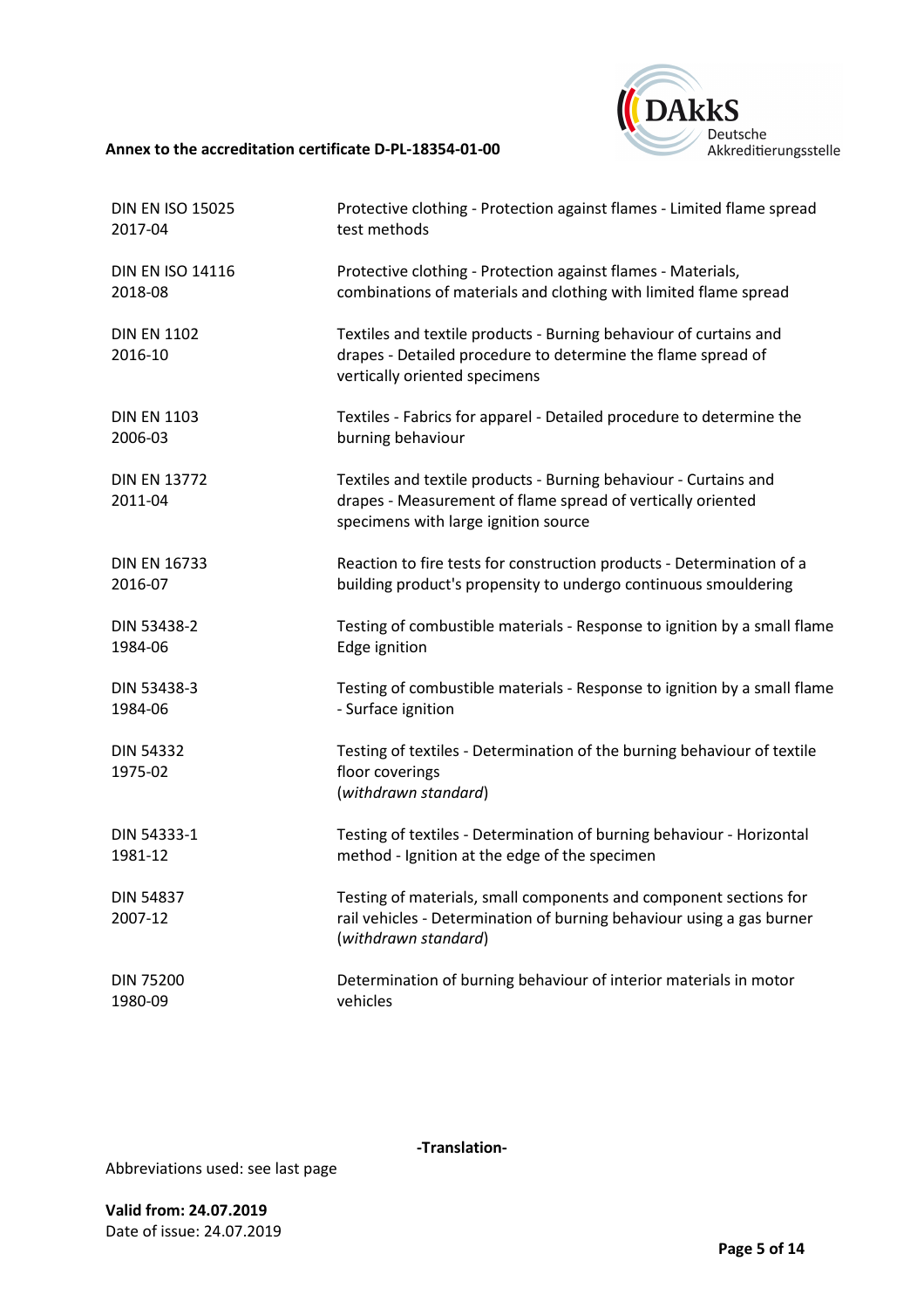

| <b>UN-R 118</b><br>2017-10              | Uniform technical prescriptions concerning the burning behaviour<br>and/or the capability to repel fuel or lubricant of materials used in<br>the construction of certain categories of motor vehicles<br>Appendix 6: Test to determine the horizontal burning rate of<br>materials<br>Appendix 8: Test to determine the vertical burning rate of materials               |
|-----------------------------------------|--------------------------------------------------------------------------------------------------------------------------------------------------------------------------------------------------------------------------------------------------------------------------------------------------------------------------------------------------------------------------|
| <b>Directive</b><br>95/28/EC<br>1995-10 | Directive 95/28/EC of the European Parliament and of the Council of<br>24 October 1995 relating to the burning behaviour of materials used<br>in the interior construction of certain categories of motor vehicle<br>Appendix IV: Test to determine the horizontal burning rate of<br>materials<br>Appendix VI: Test to determine the vertical burning rate of materials |
| <b>DBL 5307</b><br>2008-03              | Supply Specification; Flame Retardant Properties - Requirements and<br>test specification<br>Part 5.1 Test to determine the horizontal burning rate of materials                                                                                                                                                                                                         |
| <b>GMW 3232</b><br>2011-08              | Determination of burning behaviour of motor vehicle interiors                                                                                                                                                                                                                                                                                                            |
| <b>VW TL 1010</b><br>2008-01            | Burning behaviour of materials used in motor vehicles, factory<br>requirements                                                                                                                                                                                                                                                                                           |
| Renault D45 1333<br>2003-10             | Test method of materials used in motor vehicles, horizontal<br>flammability                                                                                                                                                                                                                                                                                              |
| NF P 92 - 501<br>1995-12                | Safety against fire - Building materials - Reaction to fire tests -<br>Radiation test used for rigid materials, or for materials on rigid<br>substrates (flooring and finishes) of all thicknesses, and for flexible<br>materials thicker than 5 mm                                                                                                                      |
| NF P 92 - 503<br>1995-12                | Safety against fire - Building materials - Reaction to fire tests - Electrical<br>burner test used for flexible materials                                                                                                                                                                                                                                                |
| NF P 92 - 504<br>1995-12                | Safety against fire - Building materials - Reaction to fire tests - Flame<br>persistence test and speed of the spread of flame                                                                                                                                                                                                                                           |
| <b>FMVSS 302</b><br>2013-10             | Standard No. 302 - Flammability of interior materials                                                                                                                                                                                                                                                                                                                    |

**-Translation-**

Abbreviations used: see last page

**Valid from: 24.07.2019**  Date of issue: 24.07.2019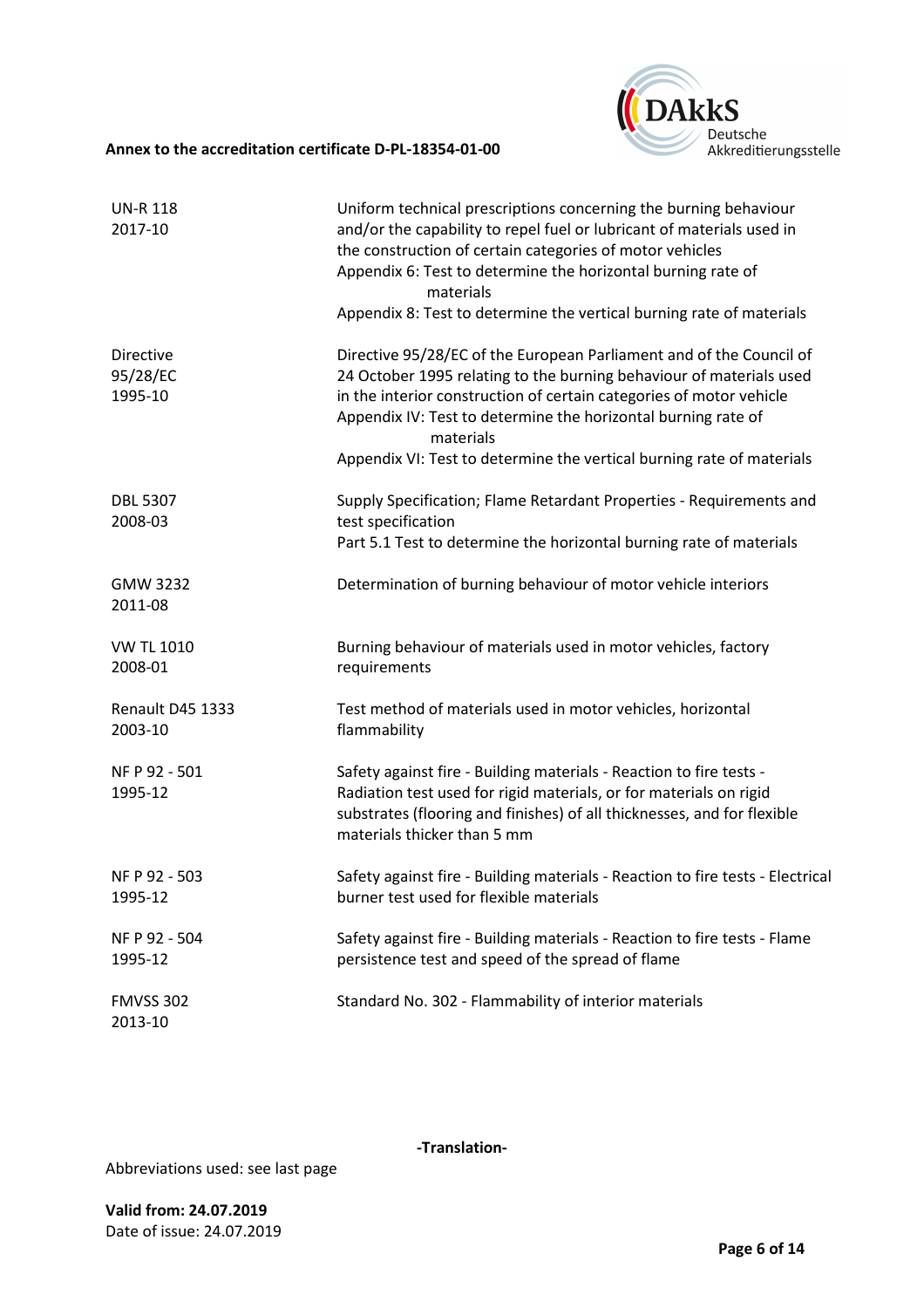

| CS/FAR-25<br>2018-02           | 60s vertical test according to CS/FAR§25.853(a)/§25.855(d) & App. F,<br>Part I, § (a)(1)(i) in compliance with EASA CS-25.853 (a) and Appendix<br>F Part I                                                                                                                                                                                                                                                                                                                                                                                                                                                                                                                                                                                                                                                                                                                   |
|--------------------------------|------------------------------------------------------------------------------------------------------------------------------------------------------------------------------------------------------------------------------------------------------------------------------------------------------------------------------------------------------------------------------------------------------------------------------------------------------------------------------------------------------------------------------------------------------------------------------------------------------------------------------------------------------------------------------------------------------------------------------------------------------------------------------------------------------------------------------------------------------------------------------|
|                                | 12s vertical test according to CS/FAR§25.853(a)/§25.855(d) & App. F,<br>Part I, $\frac{1}{2}$ (a)(1)(ii) & (iii) in compliance with EASA CS-25.853 (a) and<br>Appendix F Part I                                                                                                                                                                                                                                                                                                                                                                                                                                                                                                                                                                                                                                                                                              |
|                                | Horizontal test (15s) according to CS/FAR§25.853(a)/§25.855(d) &<br>App. F, Part I, § (a)(1)(iv) und § (a)(1)(v) in compliance with EASA CS-<br>25.853 (a) and Appendix F Part I                                                                                                                                                                                                                                                                                                                                                                                                                                                                                                                                                                                                                                                                                             |
| <b>BSS 7230</b><br>1994-07     | 12s and 60s vertical test according to test method BSS 7230                                                                                                                                                                                                                                                                                                                                                                                                                                                                                                                                                                                                                                                                                                                                                                                                                  |
| AITM 2.0003<br>2009-03 2       | Horizontal test (15s) according to ABD 0031 issue G                                                                                                                                                                                                                                                                                                                                                                                                                                                                                                                                                                                                                                                                                                                                                                                                                          |
| <b>IMO FTP CODE</b><br>2012-09 | FTP Code: International Code for Application of Fire Test Procedures,<br>2010 Resolution MSC.307(88) Annex 1 - Fire test procedures:<br>Part 5: test the surface flammability, test for surface materials and<br>primary deck coverings                                                                                                                                                                                                                                                                                                                                                                                                                                                                                                                                                                                                                                      |
| <b>UIC 564-2</b><br>1991-01    | Regulations relating to fire protection and fire-fighting measures in<br>passenger-carrying railway vehicles or assimilated vehicles used on<br>international services<br>Appendix 04: Test method for determining the fire-resistance of rigid<br>non-thermoplastic materials<br>Appendix 05: Test method for determining the fire-resistance of<br>coated uncoated textiles<br>Appendix 06: Test method for determining the fire-resistance of<br>rubber door and window seals<br>Appendix 08: Test method for determining the fire-resistance of<br>foam materials<br>Appendix 10: Test method for determining the fire-resistance of<br>interconnecting gangway rubber flanges<br>Appendix 11: Test method for determining the fire-resistance of rigid<br>thermoplastic materials<br>Appendix 12: Test method for determining the fire-resistance of<br>floor coverings |

**-Translation-**

Abbreviations used: see last page

**Valid from: 24.07.2019**  Date of issue: 24.07.2019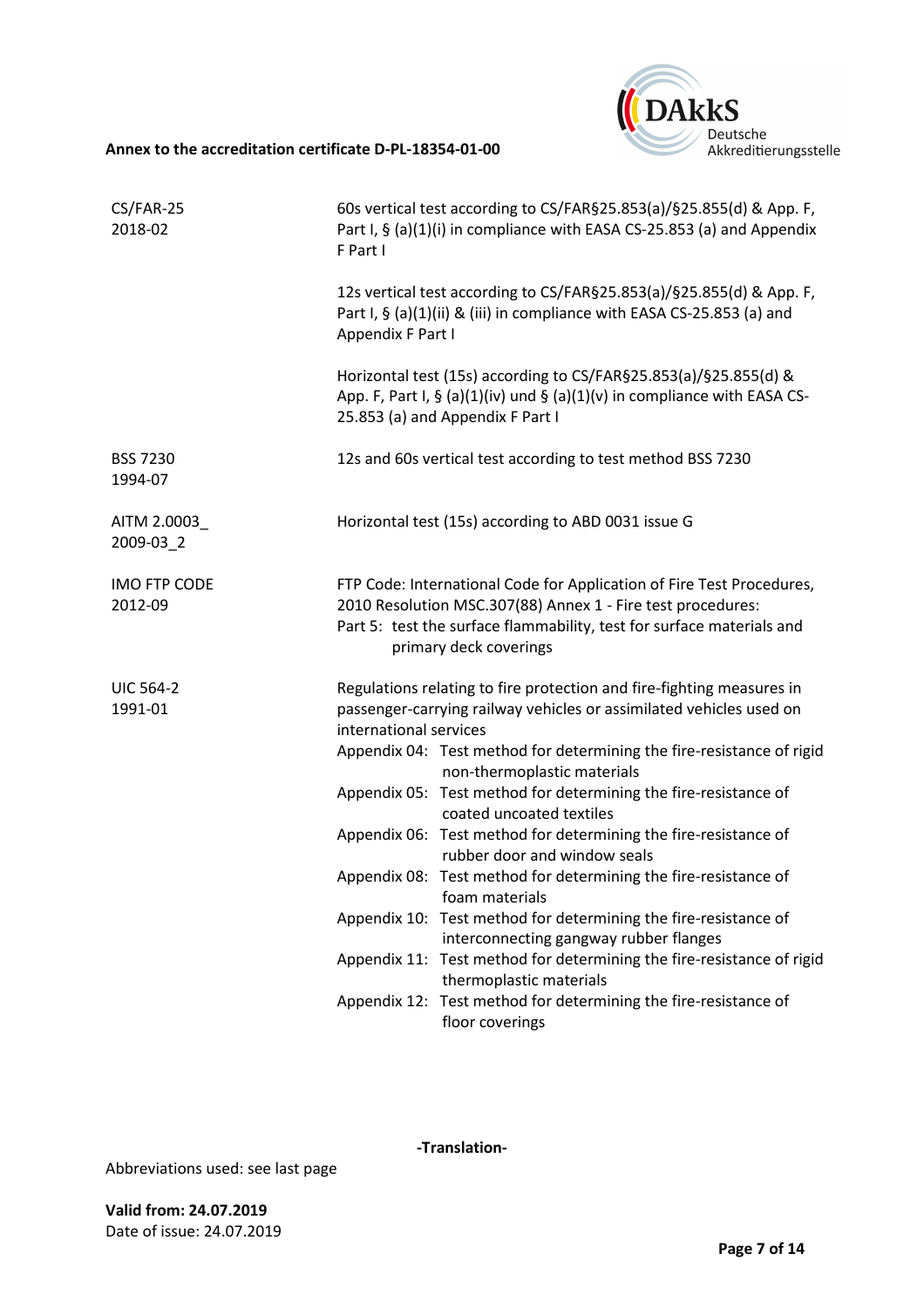

#### **1.1.4 Heat release**

| ISO 5660-1<br>2015-03             | Reaction to fire tests - Heat release, smoke production and mass loss<br>rate - Part 1: Heat release rate (cone calorimeter method) and smoke<br>development rate (dynamic measurement) |
|-----------------------------------|-----------------------------------------------------------------------------------------------------------------------------------------------------------------------------------------|
| <b>DIN EN ISO 1716</b><br>2018-10 | Reaction to fire tests for products - Determination of the gross heat<br>of combustion (calorific value)                                                                                |
| <b>DIN EN 13823</b><br>2015-2     | Reaction to fire tests for building products - Building products<br>excluding floorings exposed to the thermal attack by a single burning<br>item                                       |

## **1.1.5 Melting behaviour, flaming droplets/particles**

| <b>UN-R 118</b><br>2017-10       | Uniform technical prescriptions concerning the burning behaviour<br>and/or the capability to repel fuel or lubricant of materials used in<br>the construction of certain categories of motor vehicles<br>Appendix 7: Test to determine the melting behaviour of materials             |
|----------------------------------|---------------------------------------------------------------------------------------------------------------------------------------------------------------------------------------------------------------------------------------------------------------------------------------|
| Directive<br>95/28/EC<br>1995-10 | Directive 95/28/EC of the European Parliament and of the Council of<br>24 October 1995 relating to the burning behaviour of materials used<br>in the interior construction of certain categories of motor vehicle<br>Appendix V: Test to determine the melting behaviour of materials |
| NF P 92 - 505<br>1995-12         | Safety against fire - Building materials - Reaction to fire tests -<br>Dripping test                                                                                                                                                                                                  |

## **1.2 Secondary fire symptoms \***

## **1.2.1 Optical gas density**

| ISO 5659-2               | Plastics - Smoke generation - Part 2: Determination of optical density |
|--------------------------|------------------------------------------------------------------------|
| 2017-11                  | by a single-chamber test                                               |
| AITM 2.0007<br>2009-04 3 | Gas density according to ABD 0031 issue G, table 2 AITM2.007 A/B       |
| AITM 2.0008              | Gas density for electrical and non-electrical cables according to ABD  |
| 2009-04 4                | 0031 issue G: Table 3 (**AITM 2.0008A /***AITM 20008B)                 |

**-Translation-**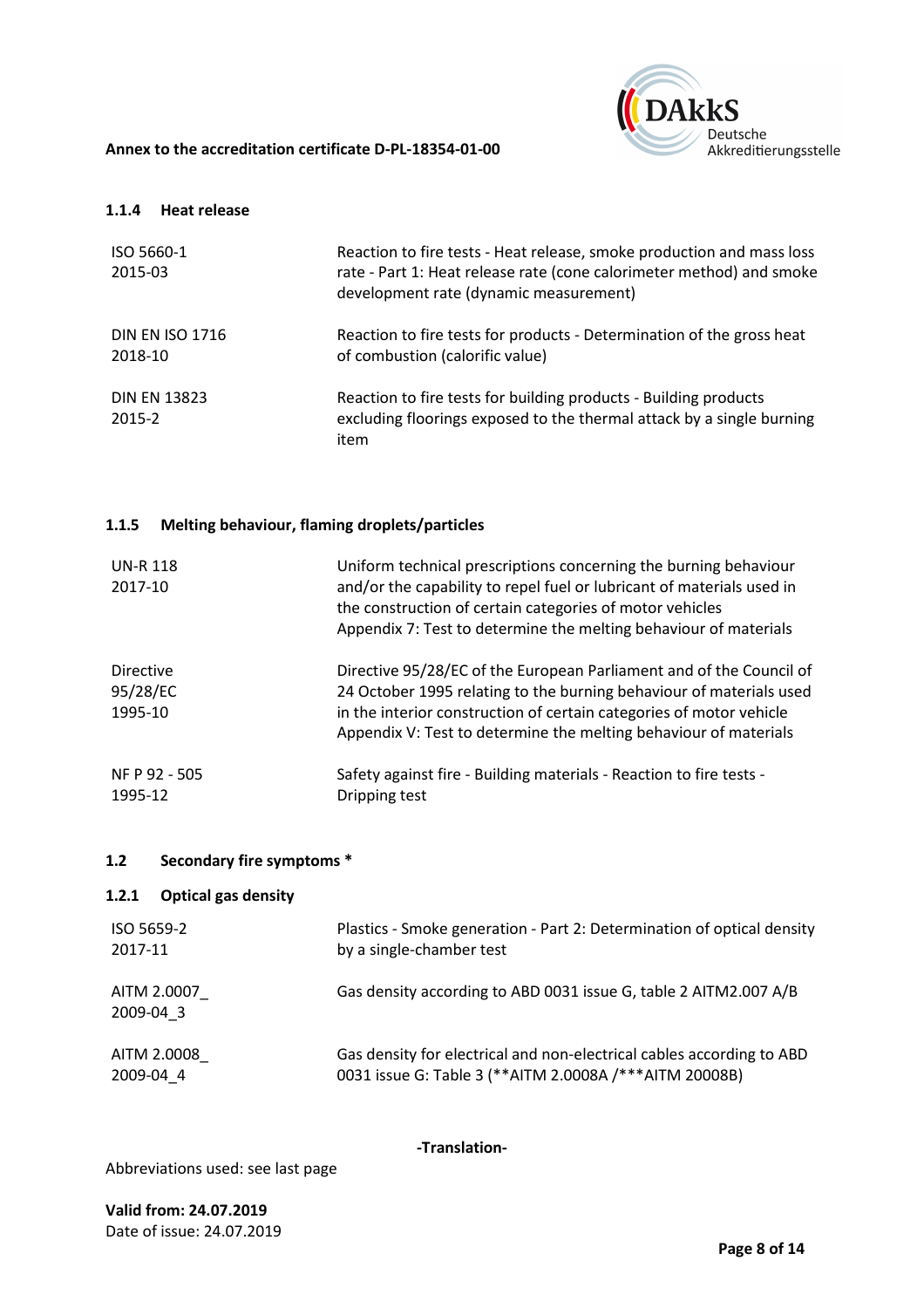

| CS/FAR-25<br>2017-08             | Gas density according to CS/FAR§25.853(d) & App. F, Part V, § (b)                                                                                                                                                                            |
|----------------------------------|----------------------------------------------------------------------------------------------------------------------------------------------------------------------------------------------------------------------------------------------|
| <b>BSS 7238</b><br>1997-06       | Gas density according to test method BSS 7238                                                                                                                                                                                                |
| 1.2.2<br>Flue gas toxicity       |                                                                                                                                                                                                                                              |
| <b>DIN EN 2826</b><br>2011-05    | Aerospace series - Burning behaviour of non-metallic materials under<br>the influence of radiating heat and flames - Determination of flue gas<br>components                                                                                 |
| DIN 5510-2<br>Annex C<br>2009-05 | Preventive fire protection in rail vehicles - Part 2: combustion<br>behaviour in addition to phenomena of materials and components and<br>fire - classification, requirements and test methods<br>Annex C - toxicity<br>(withdrawn standard) |
| EN 45545-2<br>Annex C<br>2016-02 | Railway applications - Fire protection on railway vehicles - Part 2:<br>Requirements for fire behaviour of materials and components -<br>Annex C (normative) - Test methods for determination of toxic gases<br>from railway products        |
| AITM 3.0005<br>2011-06 2         | Toxicity according to ABD 0031 issue G, table 4 Applicability to set<br>A/B                                                                                                                                                                  |
| <b>IMO FTP CODE</b><br>2012-09   | FTP Code: International Code for Application of Fire Test Procedures,<br>2010 Resolution MSC.307(88)<br>Annex 1 - Fire test procedures:<br>Part 2: Smoke and toxicity test                                                                   |
| <b>BSS 7239</b><br>1988-01       | Toxicity according to test method BSS 7239                                                                                                                                                                                                   |

## **1.3 Behaviour of building components \***

## **1.3.1 Fire resistance**

| UN-R 34 | Uniform provisions concerning the approval of vehicles with regard |
|---------|--------------------------------------------------------------------|
| 2016-10 | tot he prevention of fire risks                                    |
|         | Annex 5: Testing of fuel tanks made of plastic material -          |
|         | Section 5: Resistance to fire                                      |

## **-Translation-**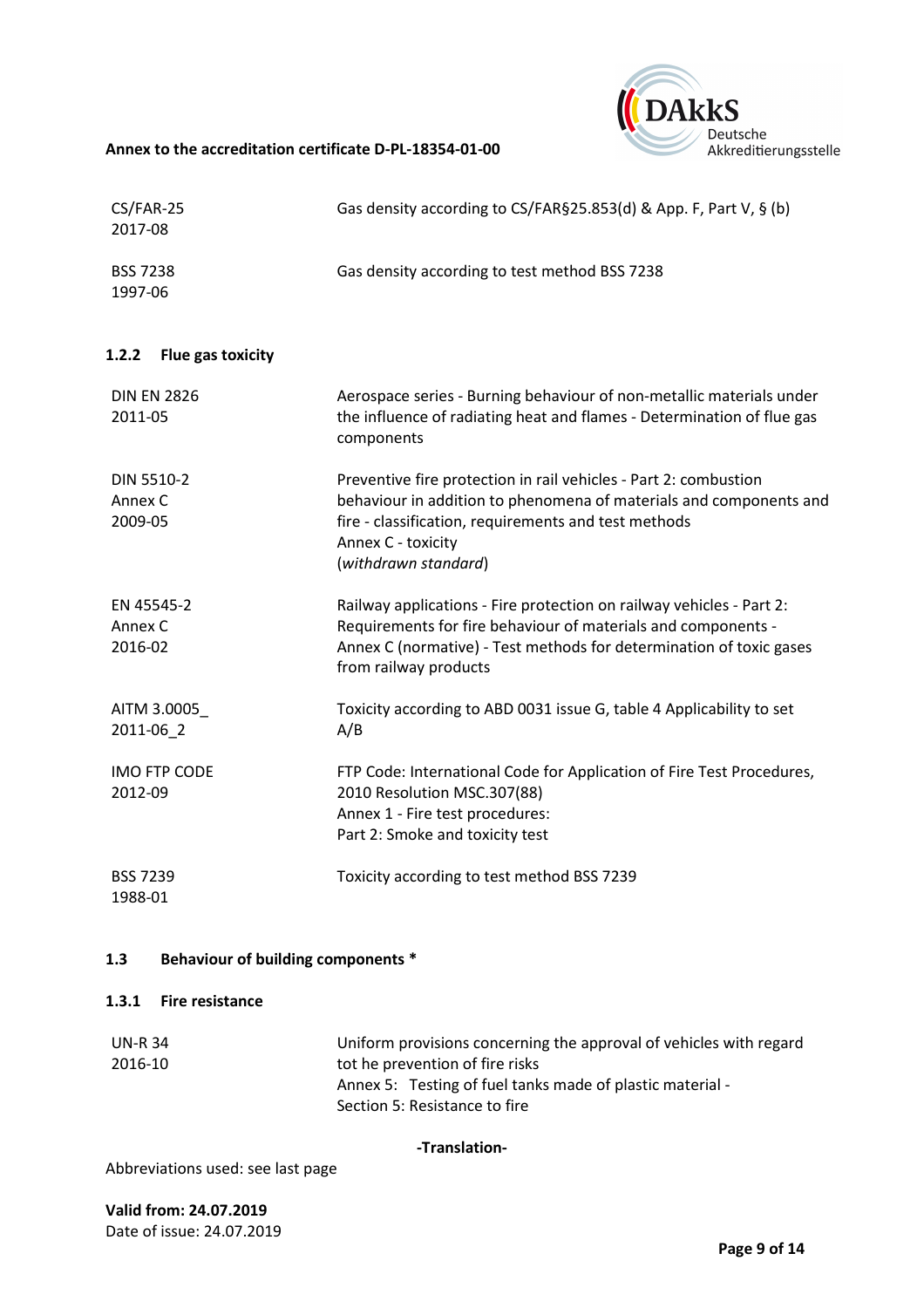



## **1.4 Behaviour of components \***

## **1.4.1 Seat testing**

| DIN 5510-2<br>- Annex A (seat testing)<br>2009-05 | Preventive fire protection in rail vehicles - Part 2: fire behaviour and<br>fire side effects of materials and components - classification,<br>requirements and test method<br>Annex A (seat testing)<br>(withdrawn standard)                   |
|---------------------------------------------------|-------------------------------------------------------------------------------------------------------------------------------------------------------------------------------------------------------------------------------------------------|
| <b>DIN EN 16989</b>                               | Railway applications - Fire protection on railway vehicles - Fire                                                                                                                                                                               |
| 2018-08                                           | behaviour test for a complete seat                                                                                                                                                                                                              |
| DIN EN 45545-2                                    | Railway applications - Fire protection in rail vehicles - Part 2:                                                                                                                                                                               |
| - Annex A                                         | Requirements for fire behaviour of materials and components -                                                                                                                                                                                   |
| 2016-02                                           | Annex A (normative) - Standard vandalism test for seat coverings                                                                                                                                                                                |
| DIN EN 45545-2                                    | Railway applications - Fire protection on railway vehicles - Part 2:                                                                                                                                                                            |
| - Annex B                                         | Requirements for fire behaviour of materials and components -                                                                                                                                                                                   |
| 2016-02                                           | Annex B (normative, fire test methods for seats)                                                                                                                                                                                                |
| <b>DIN 54341</b>                                  | Testing of seats in railways for public traffic - determination of burning                                                                                                                                                                      |
| 1988-01                                           | behaviour with a paper pillow ignition source                                                                                                                                                                                                   |
| <b>UIC 564-2</b><br>1991-01                       | Regulations relating to fire protection and fire-fighting measures in<br>passenger-carrying railway vehicles or assimilated vehicles used on<br>international services<br>Annex 13: Test method for determining the fire behaviour of the seats |
| CS/FAR-25                                         | Kerosene burner test on model seat according to 14 CFR Part 25                                                                                                                                                                                  |
| 2017-08                                           | §25.853 (c) and Appendix F Part II, Amdt. 116, Change 20                                                                                                                                                                                        |
| AITM 2.0009<br>2012-01 2                          | Kerosene burner test on model seat                                                                                                                                                                                                              |

**-Translation-**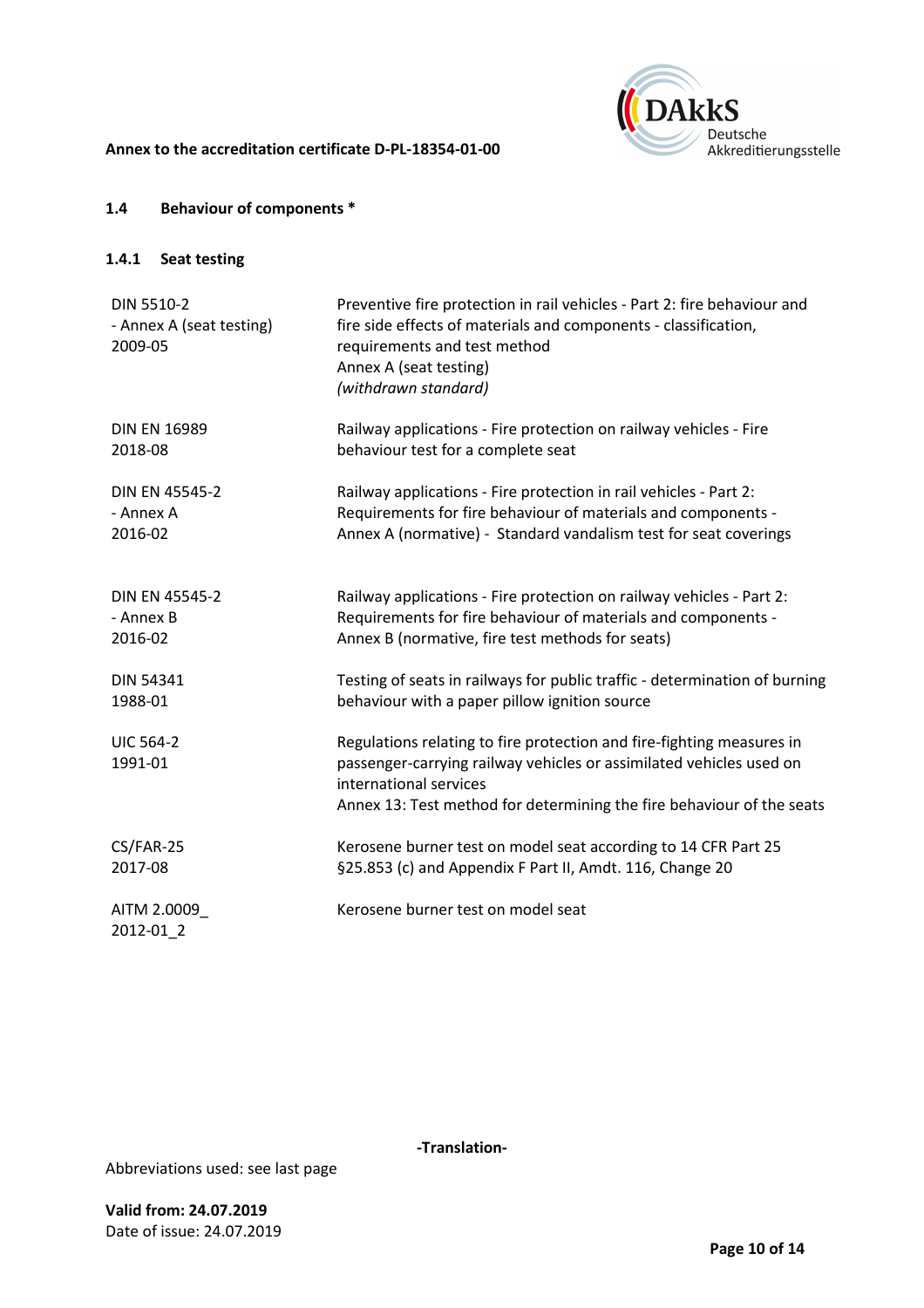

## **1.4.2 Cables and insulated wires**

| <b>UIC 564-2</b><br>1991-01 | Regulations relating to fire protection and fire-fighting measures in<br>passenger-carrying railway vehicles or assimilated vehicles used on<br>international services<br>Annex 09: Test method for determining the reaction to fire of electrical<br>cables                                        |
|-----------------------------|-----------------------------------------------------------------------------------------------------------------------------------------------------------------------------------------------------------------------------------------------------------------------------------------------------|
| $CS/FAR-25$<br>2017-08      | 45° testing according to CS/FAR§25.855(d)/§25.853 (h) & App. F, Part<br>I, § (a)(2)(ii) & (iii) In compliance with EASA CS-25.853 (a) and<br>Appendix F Part I                                                                                                                                      |
| $CS/FAR-25$<br>2017-08      | 60° cable testing according to CS/FAR§25.853(a)/§25.855(d)/<br>$\S$ 25.1713(c) & App. F, Part I, § (a)(3) In compliance with EASA CS-<br>25.853 (a) and Appendix F Part I                                                                                                                           |
| AITM 2.0004<br>1993-09_1    | 45° Bunsen burner test ABD-0031 issue G                                                                                                                                                                                                                                                             |
| AITM 2.0005<br>1993-10_1A   | 60° small burner test for determining fire resistance of insulating<br>material for electrical wiring according to ABD 0031 issue                                                                                                                                                                   |
| <b>UN-R 118</b><br>2017-10  | Uniform technical prescriptions concerning the burning behaviour<br>and/or the capability to repel fuel or lubricant of materials used in<br>the construction of certain categories of motor vehicles<br>Test to determine the resistance to flame<br>Annex 10:<br>propagation of electrical cables |

## **1.4.3 Tubes and hoses**

| EN ISO 15540<br>2002-01           | Ships and marine technology - Fire resistance of hose assemblies -<br>Test methods |
|-----------------------------------|------------------------------------------------------------------------------------|
| <b>DIN EN ISO 7840</b><br>2019-06 | Small craft - Fire-resistant fuel hoses                                            |
| TRbF 131-2<br>1992-09             | Fire test for fuel hoses                                                           |
| Volvo STD 1027, 5171<br>1997-09   | Fire test for fuel hoses                                                           |

**-Translation-**

Abbreviations used: see last page

**Valid from: 24.07.2019**  Date of issue: 24.07.2019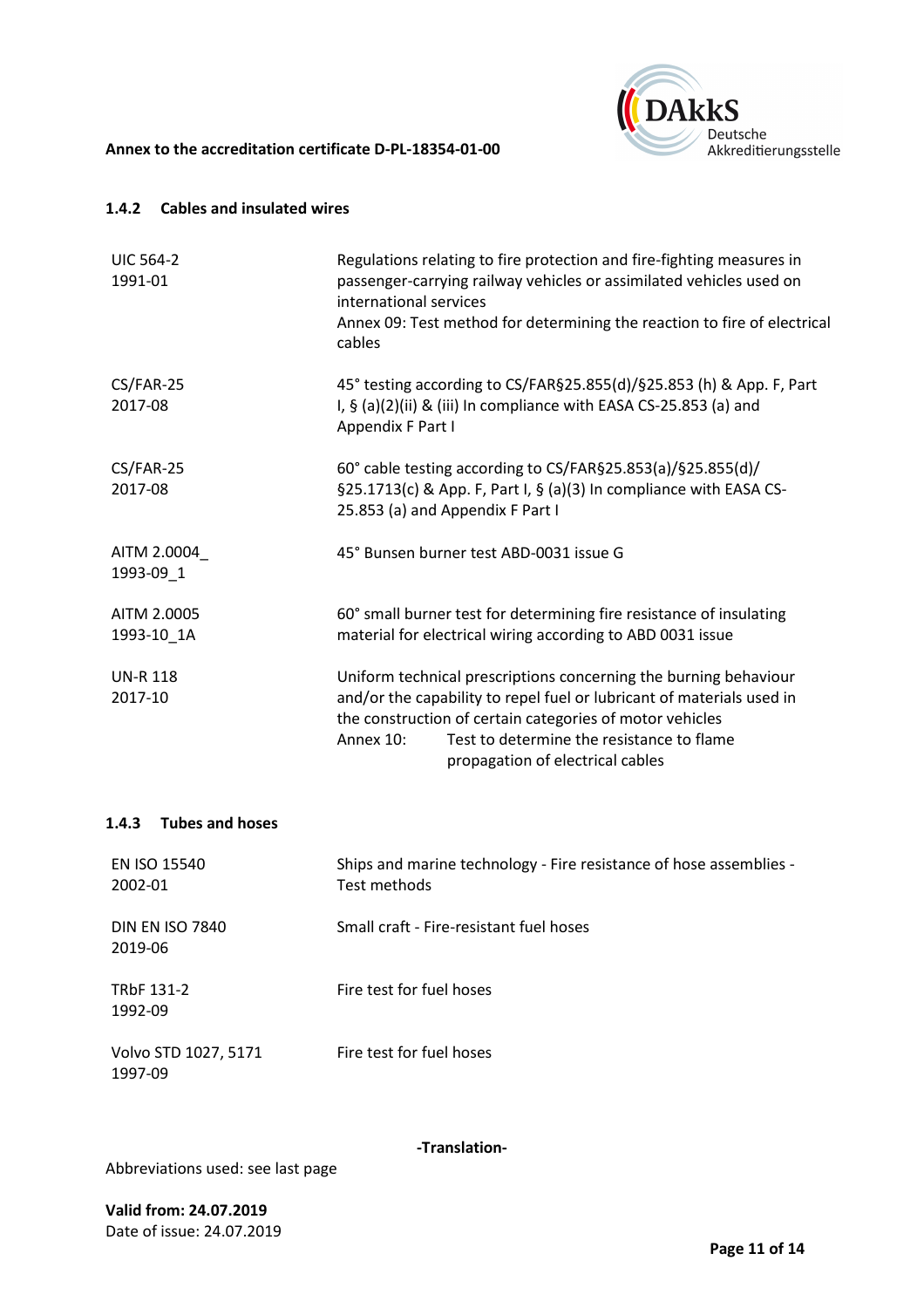



#### **1.4.4 Further test methods for materials**

| <b>DIN EN 2824</b><br>2012-01 | equipment apparatus and media    | Aerospace series - Burning behaviour of non-metallic materials<br>under the influence of radiating heat and flames - Determination of<br>smoke density and gas components in the smoke of materials - Test |  |
|-------------------------------|----------------------------------|------------------------------------------------------------------------------------------------------------------------------------------------------------------------------------------------------------|--|
| <b>DIN EN 2310</b><br>1991-09 |                                  | Aerospace series - test methods for the flame resistance<br>classification of non-metallic materials                                                                                                       |  |
| ABD 0031<br>2005-08           |                                  | Fire Test to Aircraft Material - Airbus Standard                                                                                                                                                           |  |
|                               |                                  | Sections 1.1 to 1.4 depending on the field of application in conjucton with:                                                                                                                               |  |
|                               | EN 13501-1<br>2018               | Fire classification of construction products and building<br>elements - Part 1: Classification using data from<br>reaction to fire tests                                                                   |  |
|                               | <b>DIN EN 45545-2</b><br>2016-02 | Railway applications - Fire protection on railway<br>vehicles - Part 2: Requirements for fire behaviour of<br>materials and components                                                                     |  |

**-Translation-**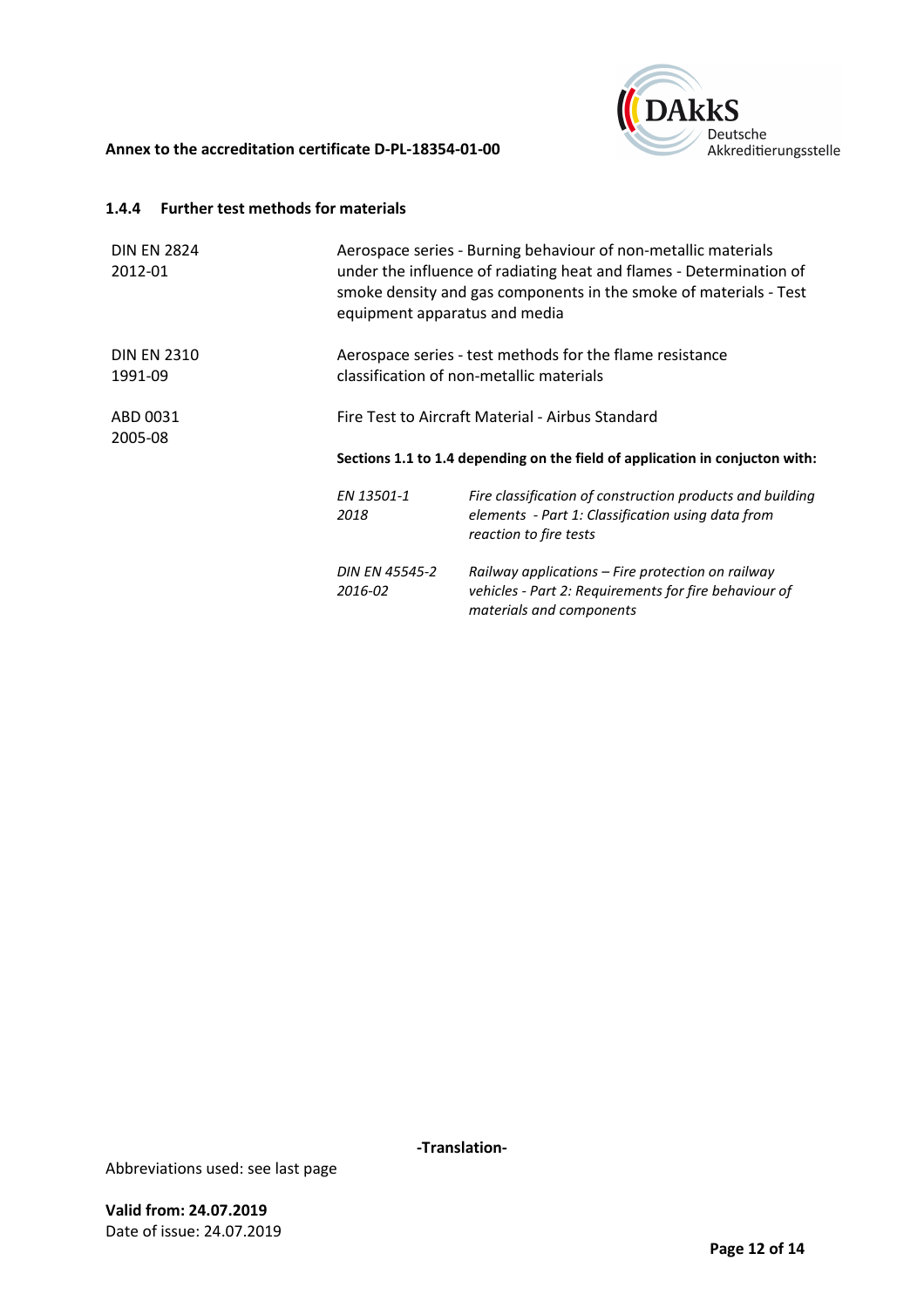

**2 Tests of reaction to fire of construction products, for which the reference to a relevant harmonised technical specification is not required (point 3. Annex V, (EU) Nr. 305/2011)** 

## **2.1 Reaction to fire**

| <b>EN ISO 1182</b><br>2010 | Reaction to fire tests for construction products - Non-combustibility test  |                                                                                                                                                                                     |  |
|----------------------------|-----------------------------------------------------------------------------|-------------------------------------------------------------------------------------------------------------------------------------------------------------------------------------|--|
| <b>EN ISO 1716</b>         | Reaction to fire tests for construction products - Determination of the     |                                                                                                                                                                                     |  |
| 2018                       | gross heat of combustion                                                    |                                                                                                                                                                                     |  |
| EN ISO 9239-1              | Reaction to fire tests for floorings - Part 1: Determination of the burning |                                                                                                                                                                                     |  |
| 2010                       | behaviour using a radiant heat source                                       |                                                                                                                                                                                     |  |
| EN ISO 11925-2             | Reaction to fire tests - Ignitability of products subjected to direct       |                                                                                                                                                                                     |  |
| 2010                       | impingement of flame - Part 2: Single-flame source test                     |                                                                                                                                                                                     |  |
| EN 13823                   | Reaction to fire tests for building products - Building products excluding  |                                                                                                                                                                                     |  |
| 2010+A1:2014               | floorings exposed to the thermal attack by a single burning item            |                                                                                                                                                                                     |  |
|                            | in conjuction with:                                                         |                                                                                                                                                                                     |  |
|                            | EN 13501-1<br>2018                                                          | Classification of building products and designs to their<br>fire behaviour - Part 1: classification with the results<br>from the exams for fire performance of building<br>products |  |

*The requirements for a testing laboratory in accordance with Article 43 of the Construction Product are fulfilled.* 

**-Translation-**